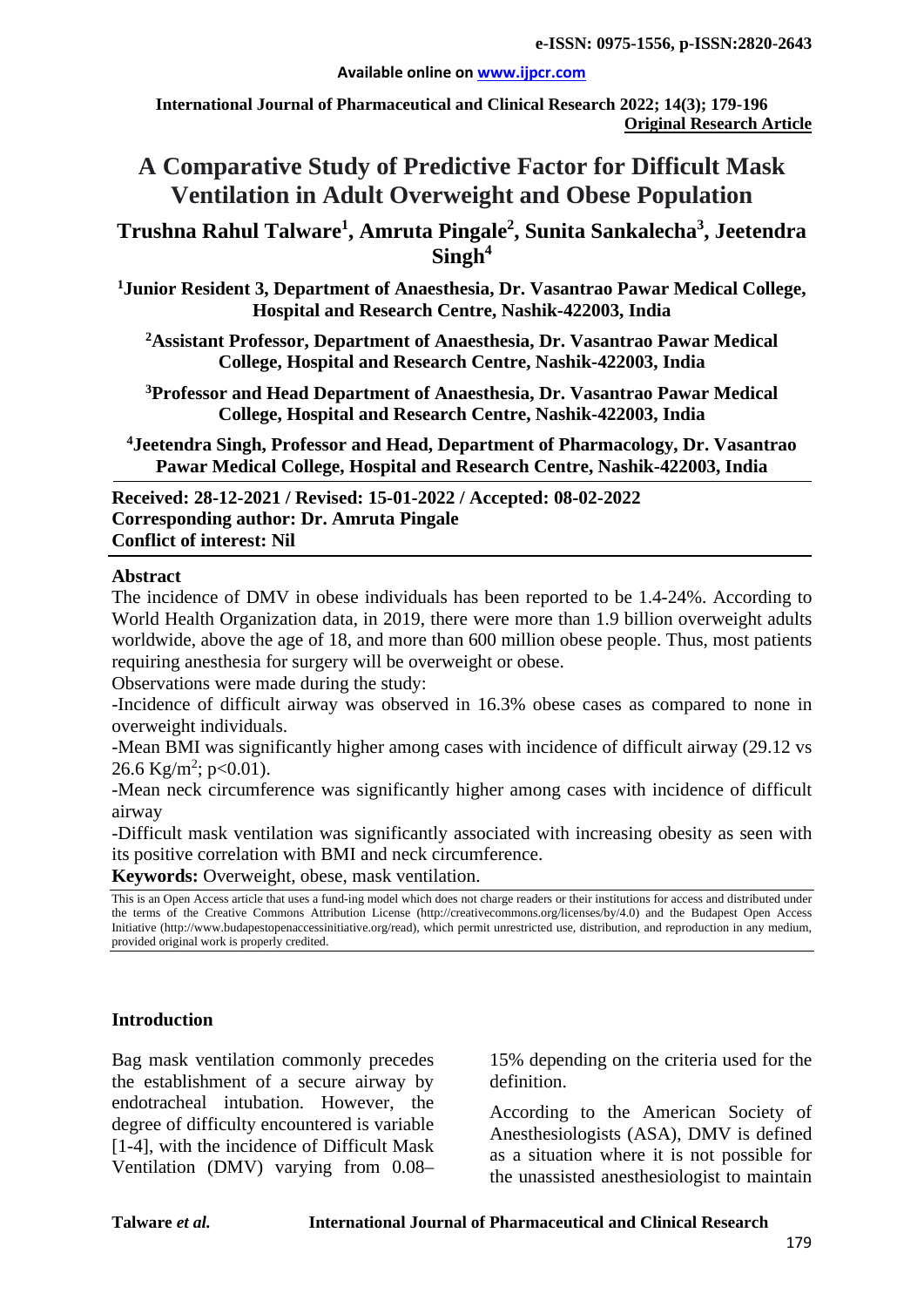the oxygen saturation  $> 90\%$  using 100% oxygen and positive pressure ventilation, or to prevent or reverse signs of inadequate ventilation, because of one or more of the following problems: inadequate mask seal, excessive gas lead or excessive resistance to the ingress or egress of gas [5].

Subsequently, many other definitions have evolved taking into account patientindependent factors that contribute to DMV, such as provider--and equipmentrelated factors [5]. Moreover, as an effort to overcome subjective definitions, several grading scales have been proposed, including Adnet's and Han's scales [1,6].

In the face of DMV, critical hypoxemia may rapidly ensue and emphasizes the need for proper identification of risk factors during the preoperative assessment.

Obesity is generally acknowledged as a global phenomenon that increases morbidity and reduces life expectancy [7]. According to World Health Organization data, in 2019, there were more than 1.9 billion overweight adults worldwide, above the age of 18, and more than 600 million obese people. Thus, most patients requiring anesthesia for surgery will be overweight or obese [8,9].

The Fourth National Audit Project on major complications of airway management in the United Kingdom reported that obese patients had double the risk of airway problems and morbidly obese patients were four times more likely to develop airway problems during an anaesthetic [10]. In obese patients, not only the external airway but also the anatomy of the oropharynx and larynx is altered. Without regard to the total body fat of obese patients, parapharyngeal fat dimensions increase in parallel with visceral and abdominal fat distribution.

Obesity is related to restrictive pulmonary disease due to increased intraabdominal pressure. This reduces functional residual capacity, causing low oxygen reserves, disrupted gas exchange and shortened safe apnea time before desaturation. As a result, it is known that there is a limited duration to solve airway problems in "can't intubate, can't ventilate" situations [11-13].

In obese patients, difficult airway management, especially difficult mask ventilation (DMV), is frequently reported [14]. The incidence of DMV in obese individuals has been reported to be 1.4- 24% [14-16].

In light of the above discussion, present study aimed to determine the prevalence and predisposing factor of difficult airway during induction of general anaesthesia in obese and overweight individuals.

# **Difficult Mask Ventilation (DMV)**

# **Definition**

At present, there is no standard definition for DMV that is based on precise and objective criteria. The current lack of an objective definition creates problems when clinicians attempt to communicate clinical information. It also complicates data interpretation and comparisons when investigators want to study the subject. Conversely, the subjective and operator dependent nature of the ability to perform MV may render establishing such a precise and objective definition an unreachable goal [17].

In its original report in 1993, the American Society of Anesthesiologists (ASA) Task Force on Management of the Difficult Airway suggested the following definition: "DMV is a situation that develops when it is not possible for the unassisted anesthesiologist to maintain the oxygen saturation >90% using 100% oxygen and positive pressure ventilation, or to prevent or reverse signs of inadequate ventilation." [18]

Because this definition is vague, the Task Force urged clinicians and investigators to use explicit descriptions of difficult airway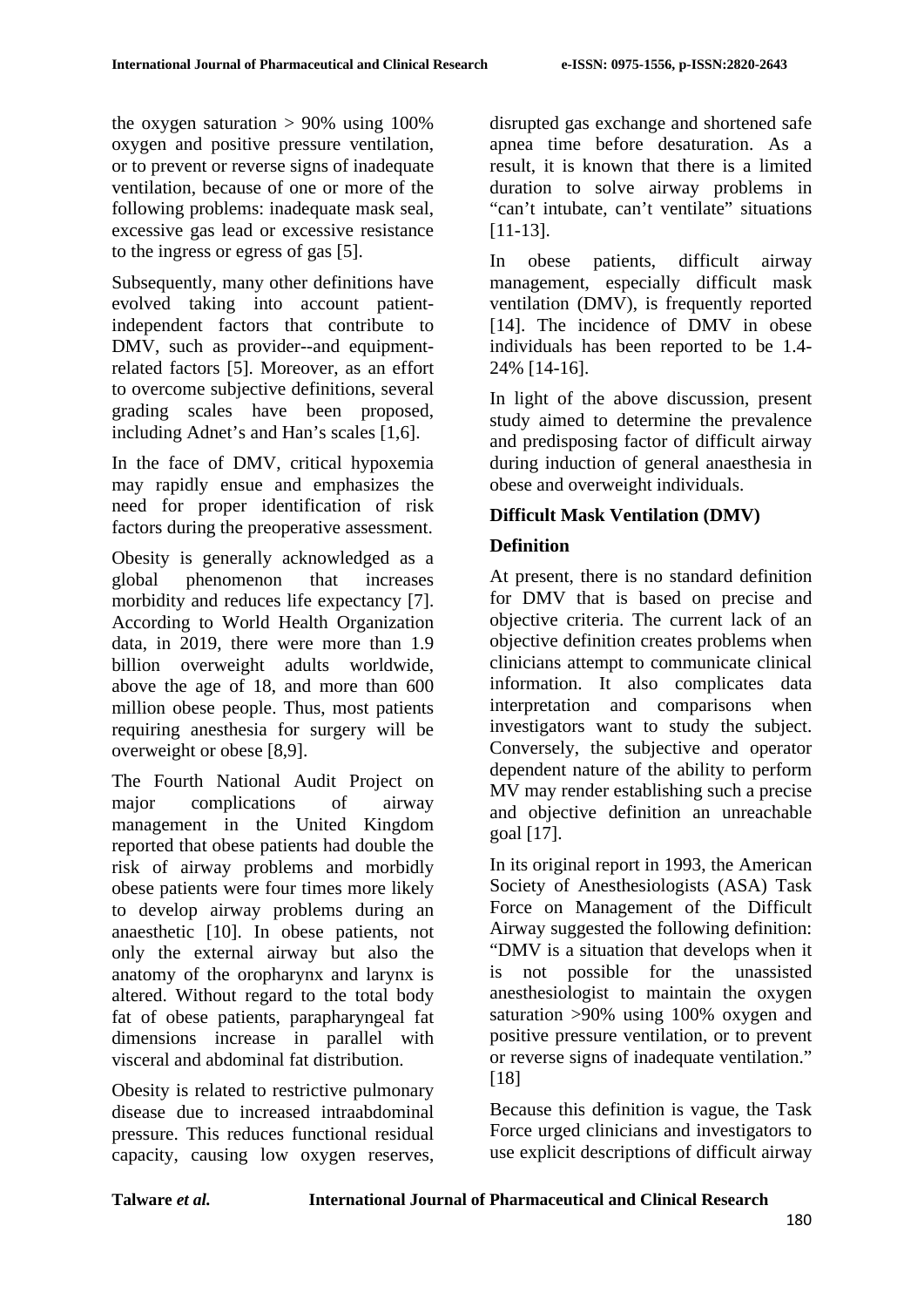situations and expressed its desire to develop descriptions that can be categorized or expressed in numerical values. Because inadequate ventilation should not be defined purely in terms of oxygenation, the definition was modified in the Task Force's updated report that was published in 2003. In that report, DMV was defined as "the clinical situation that develops when it is not possible for the anesthesiologist to provide adequate MV due to one or more of the following problems: inadequate mask seal, excessive gas leak, or excessive resistance to the ingress or egress of gas." [19]

scale for the ability to perform MV similar to that used for grading the laryngeal view during direct laryngoscopy. Han's scale included four grades in ascending difficulty in which Grade 1 patients are those who can be ventilated easily, and Grade 4 are those who are impossible to ventilate (Table 2).

For the purpose of risk stratification, the scale helps to segregate two groups of patients. Although Grade 1 and 2 patients usually do not raise significant clinical concern, Grade 3 and 4 patients are likely to be at increased risk of inadequate ventilation after anesthesia induction.

| Classification | Description/definition                                                                  |
|----------------|-----------------------------------------------------------------------------------------|
| Grade 0        | Ventilation by mask not attempted                                                       |
| Grade 1        | Ventilated by mask                                                                      |
| Grade 2        | Ventilated by mask with oral airway or<br>other adjuvant                                |
| Grade 3        | Difficult mask ventilation (inadequate,<br>unstable, or requiring two<br>practitioners) |
| Grade 4        | Unable to mask ventilate                                                                |

**Table 1: Han's Mask Ventilation Classification and Description Scale**

In 2004, Han et al. [24] proposed a grading

# **Material and Methods**

### **Study Area**

Department of Anaesthesia at tertiary health care centre attached to medical college.

### **Study Population**

Obese/ Overweight individuals posted for surgical procedures under general anaesthesia.

### **Study Design**

A Prospective, Comparative study

### **Sample Size**

Formulae Used:  $n = (Z_{\alpha/2} + Z_{\beta})^2$  x PQ \* 2  $/d^2$ 

# **n- 43 patients per group**

### **Study Duration**

August 2019 to December 2021

### **Inclusion Criteria**

- 1. Patient of age 18 60 years
- 2. Patients who gave written informed consent.
- 3. Patients with BMI>23

### **Exclusion Criteria:**

- 1. Patient with cervical spine fracture
- 2. Patient with facial fracture
- 3. Paediatrics patients

# **Methodology**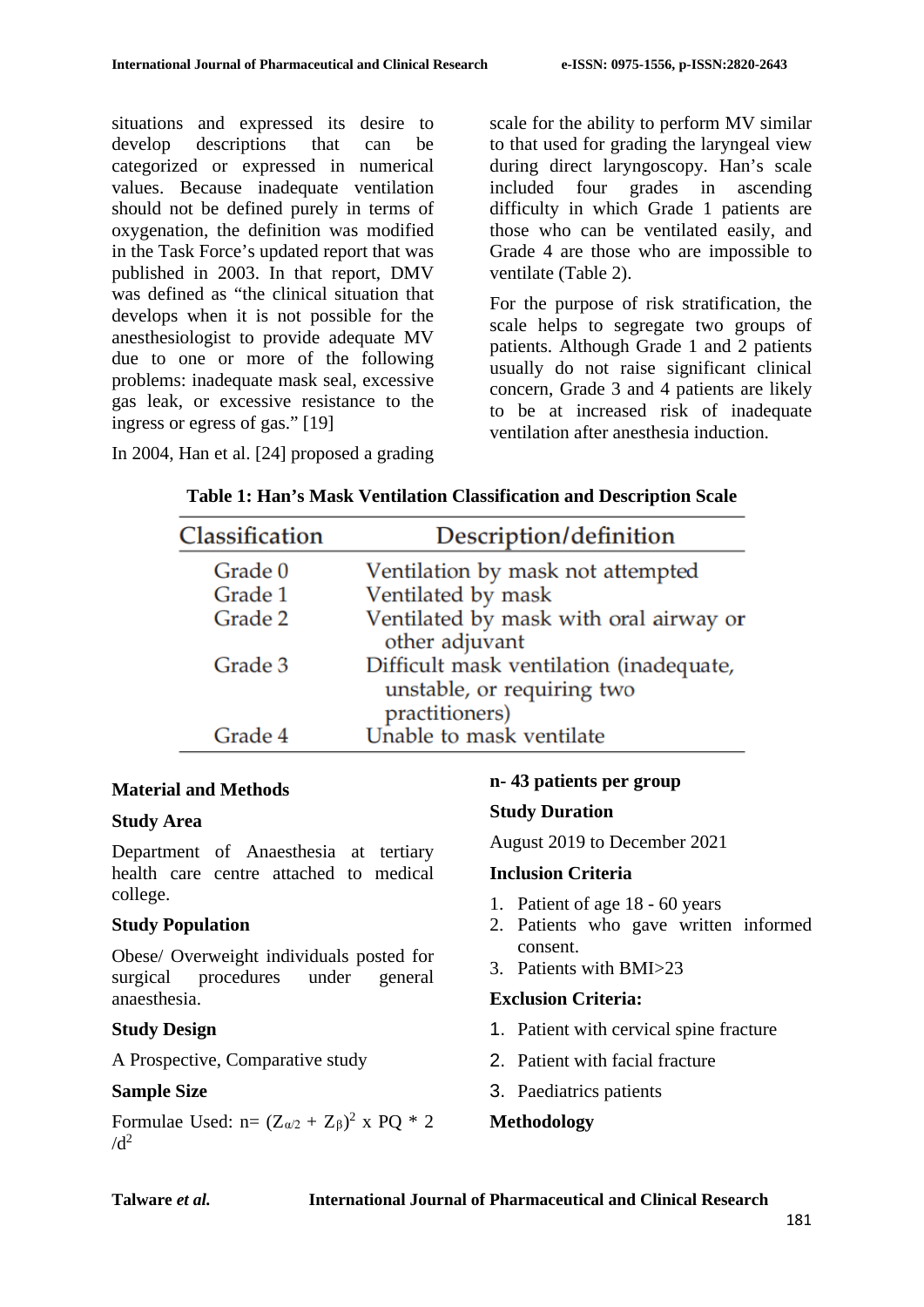- Study was commenced after permission from institutional ethical committee.
- Written informed consent was obtained from all cases.
- Body mass Index (BMI), Modified Mallampati grade, Thyromental distance ratio, history of Obstructive

Sleep Apnea, status of teeth and Neck Circumference (NC) were recorded preoperatively in all cases.

• Difficult mask ventilation (DMV) was defined as Grade 3 or above by the Han's scale[8] (mentioned below).

| Table 2: Han's Mask Ventilation Classification and Description Scale |  |  |  |  |  |
|----------------------------------------------------------------------|--|--|--|--|--|
|----------------------------------------------------------------------|--|--|--|--|--|

| <b>Classification</b> | <b>Description</b>                                         |
|-----------------------|------------------------------------------------------------|
| Grade 0               | Ventilation by mask not attempted                          |
| Grade 1               | Ventilated by mask                                         |
| Grade 2               | Ventilated by mask with oral airway or other adjunct       |
| Grade 3               | Difficult MV (inadequate, unstable, or 2 person technique) |
| Grade 4               | Unable to mask ventilate                                   |

#### **Statistical Analysis**

All the data was noted down in a predesigned study proforma. Qualitative data was represented in the form of frequency and percentage. Association between qualitative variables was assessed by Chi-Square test with Continuity Correction for all 2 X 2 tables and Fisher's exact test for all 2 X 2 tables. Quantitative data was represented using Mean  $\pm$  SD. Analysis of **Results**

Quantitative data between the two groups was done using unpaired t-test if data passed 'Normality test' and by Mann-Whitney Test if data failed 'Normality test'. A p-value  $< 0.05$  was taken as level of significance. Results were graphically represented where deemed necessary. SPSS Version 21.0 was used for most analysis and Microsoft Excel 2010 for graphical representation.

| Group        |    | $\frac{6}{9}$ |
|--------------|----|---------------|
| Overweight   | 43 | 50.0%         |
| <b>Obese</b> | 43 | 50.0%         |
| <b>Total</b> | 86 | 100.0%        |

**Table 1: Distribution of cases as per study group**

Present study included a total of 86 cases (43 each were overweight and obese) undergoing procedures requiring general anaesthesia.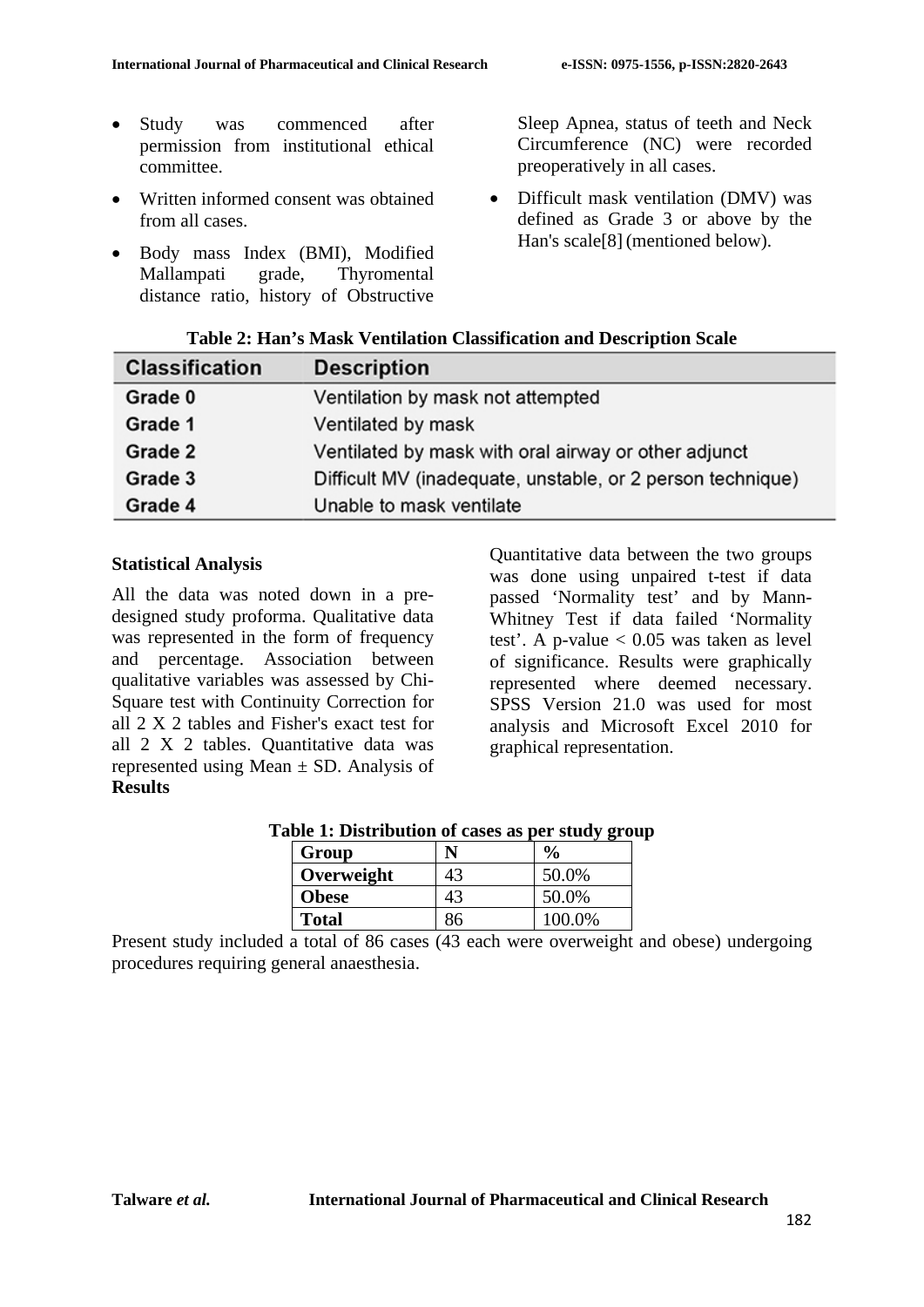

**Table 2: Distribution of study groups as per age**

| <b>Age Group</b>    | Group      |              | <b>Total</b> |
|---------------------|------------|--------------|--------------|
|                     | Overweight | <b>Obese</b> |              |
| $\epsilon = 30$ yrs | 12         | 16           | 28           |
|                     | 27.9%      | 37.2%        | 32.6%        |
| 31-40 yrs           |            | 6            | 13           |
|                     | 16.3%      | 14.0%        | 15.1%        |
| 41-50 yrs           | 10         | 11           | 21           |
|                     | 23.3%      | 25.6%        | 24.4%        |
| 51-60 yrs           | 14         | 10           | 24           |
|                     | 32.6%      | 23.3%        | 27.9%        |
| <b>Total</b>        | 43         | 43           | 86           |
|                     | 100.0%     | 100.0%       | 100.0%       |
| p- value - 0.71     |            |              |              |

Most of the study subjects in both groups were in the age range of 31 to 50 years (39.5%) followed by 30 years or younger (32.6%).

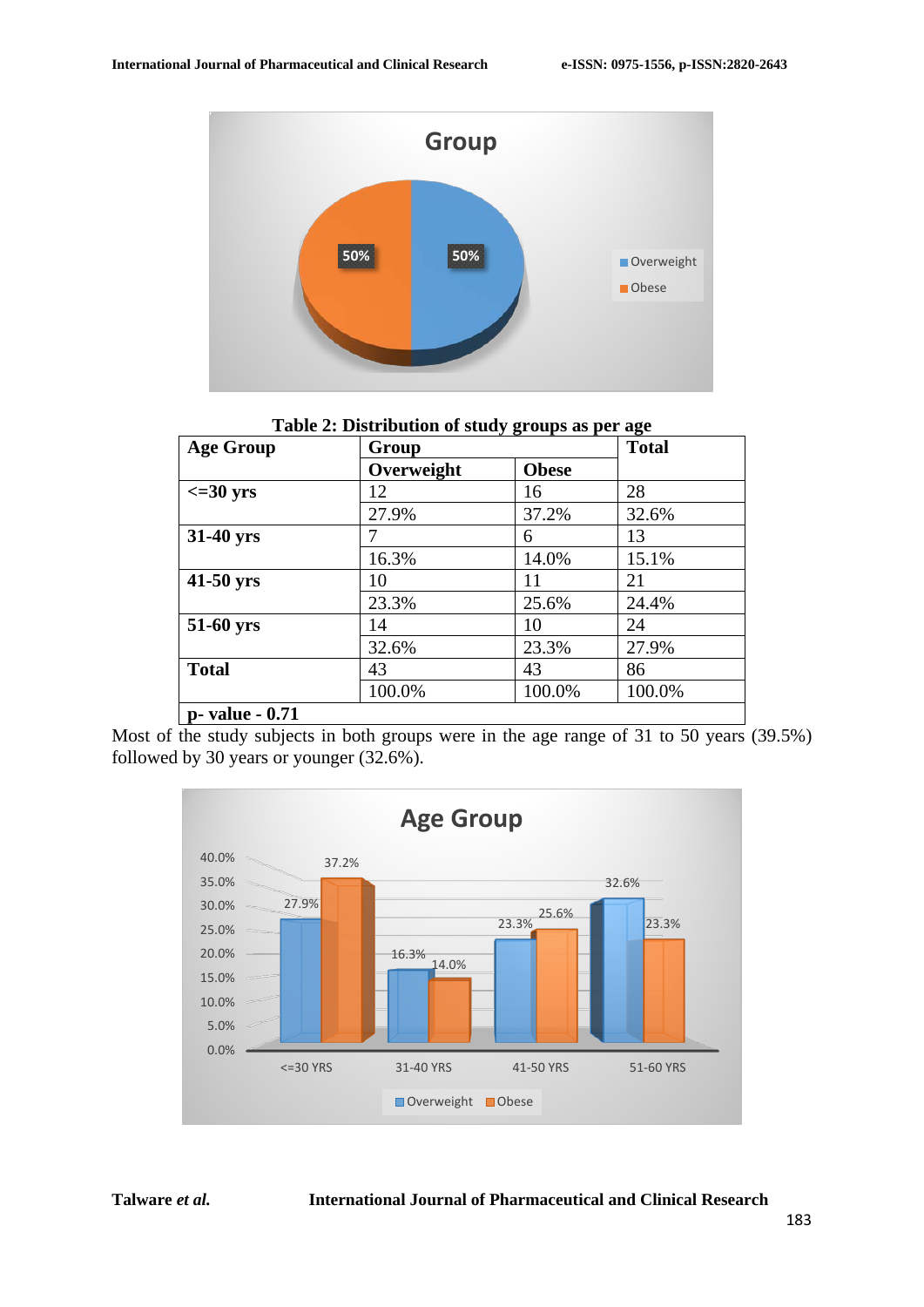|                   | TROIT OF THURST REV COMPAINDOM MILLONE DIGINE I COMPO |   |                |  |         |
|-------------------|-------------------------------------------------------|---|----------------|--|---------|
| Variables   Group |                                                       | N | Mean   SD      |  | p-value |
|                   | Age (yrs.)   Overweight   43   42.05   12.39   0.215  |   |                |  |         |
|                   | <b>Obese</b>                                          |   | 43 38.49 13.95 |  |         |

**Table 3: Mean age comparison among study groups**

Mean age of the obese individuals was 42.05 years while that of overweight was 38.49 years (p-0.215).



**Table 4: Distribution of study groups as per gender**

| <b>Gender</b>    | ີປ ອີີ<br>Group |              | <u>ə-</u><br><b>Total</b> |  |
|------------------|-----------------|--------------|---------------------------|--|
|                  | Overweight      | <b>Obese</b> |                           |  |
| <b>Female</b>    | 24              | 20           | 44                        |  |
|                  | 55.8%           | 46.5%        | 51.2%                     |  |
| <b>Male</b>      | 19              | 23           | 42                        |  |
|                  | 44.2%           | 53.5%        | 48.8%                     |  |
| <b>Total</b>     | 43              | 43           | 86                        |  |
|                  | 100.0%          | 100.0%       | 100.0%                    |  |
| p- value - 0.518 |                 |              |                           |  |

Out of the total 86 cases, 44 were females (51.2%) and 42 were males (48.8%); with no difference between study groups (p-0.518).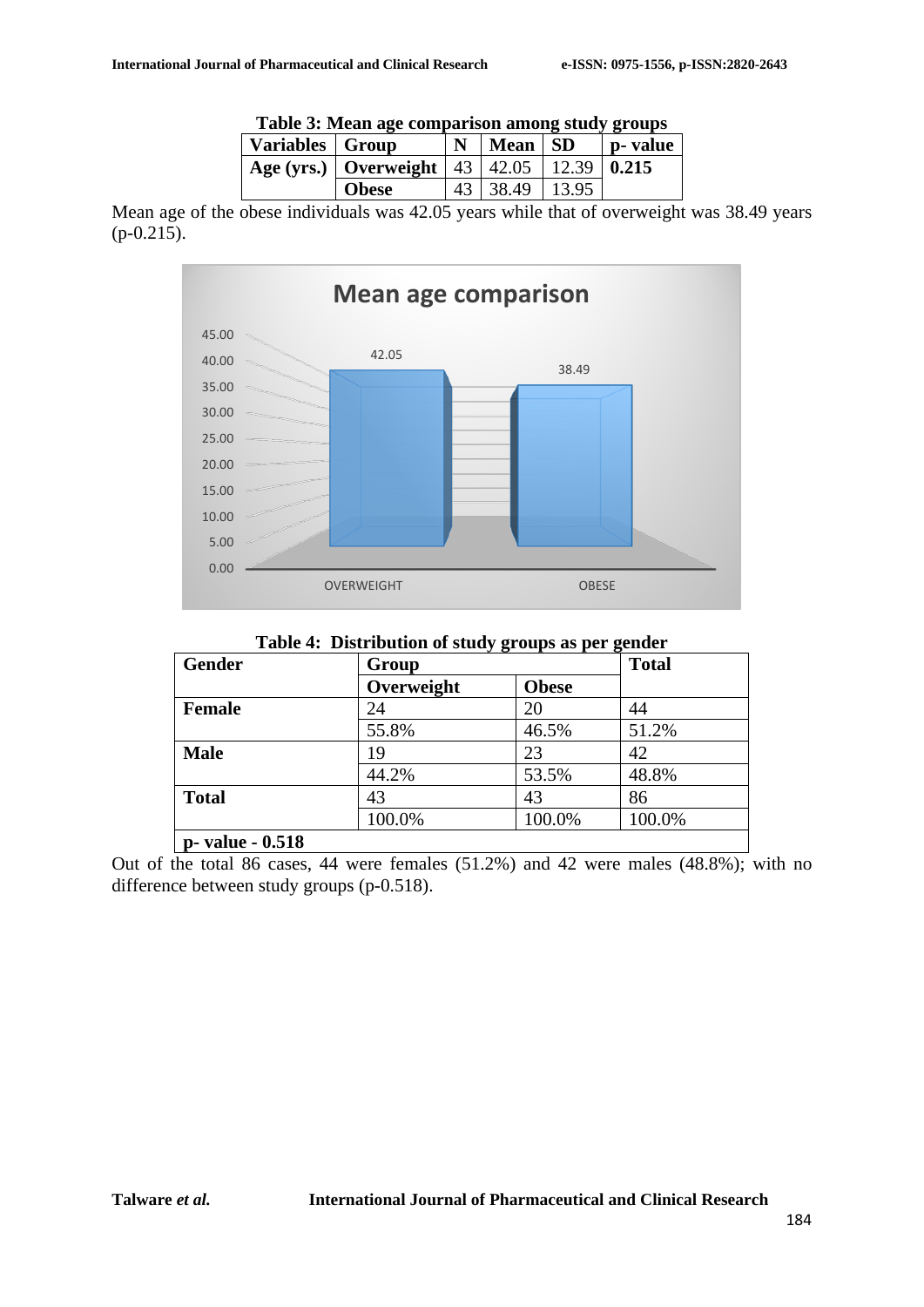

**Table 5: Distribution of study groups as per incidence of difficult airway**

| <b>Hans Grade</b>    | Group      |              | <b>Total</b> |  |
|----------------------|------------|--------------|--------------|--|
|                      | Overweight | <b>Obese</b> |              |  |
|                      | 40         |              | 40           |  |
|                      | 93.0%      | 0.0%         | 46.5%        |  |
| $\overline{2}$       | 3          | 36           | 39           |  |
|                      | 7.0%       | 83.7%        | 45.3%        |  |
| 3                    | 0          |              |              |  |
|                      | 0.0%       | 16.3%        | 8.1%         |  |
| <b>Total</b>         | 43         | 43           | 86           |  |
|                      | 100.0%     | 100.0%       | 100.0%       |  |
| $p$ - value $< 0.01$ |            |              |              |  |

Incidence of difficult airway was observed in 16.3% obese cases as compared to none in overweight individuals.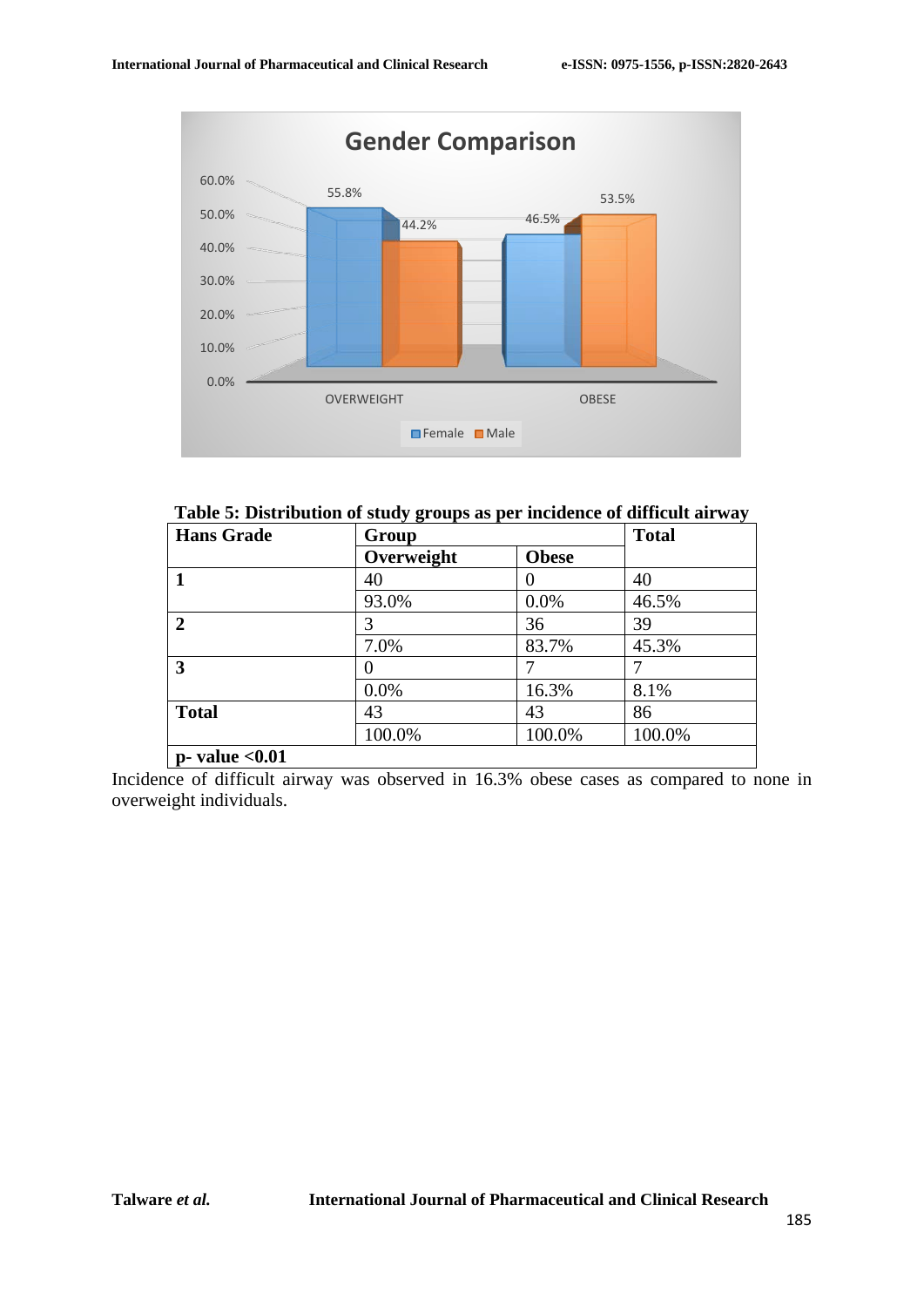

### **Table 6: Mean age comparison of cases with and without difficult airway**

|                 | Variables   Difficult Airway $\vert N \vert$ Mean   SD |                                      |       | p- value |
|-----------------|--------------------------------------------------------|--------------------------------------|-------|----------|
| Age (yrs.)   No |                                                        | $36 \mid 37.86 \mid 14.24 \mid 0.51$ |       |          |
|                 | <b>Yes</b>                                             | 41.71                                | 12.79 |          |

Mean age of the obese individuals with difficult airway was 41.71 years while that without difficult airway was 37.86 years (p-0.51).



| Table 7: Association of difficult airway with age of patients |  |  |
|---------------------------------------------------------------|--|--|
|---------------------------------------------------------------|--|--|

| <b>Age Group</b>    | <b>Difficult Airway</b> |       | <b>Total</b> |  |
|---------------------|-------------------------|-------|--------------|--|
|                     | N <sub>0</sub>          | Yes   |              |  |
| $\epsilon$ =30 yrs. |                         |       |              |  |
|                     | 87.5%                   | 12.5% | 100.0%       |  |
| $31-40$ yrs.        |                         |       |              |  |

**Talware** *et al.* **International Journal of Pharmaceutical and Clinical Research**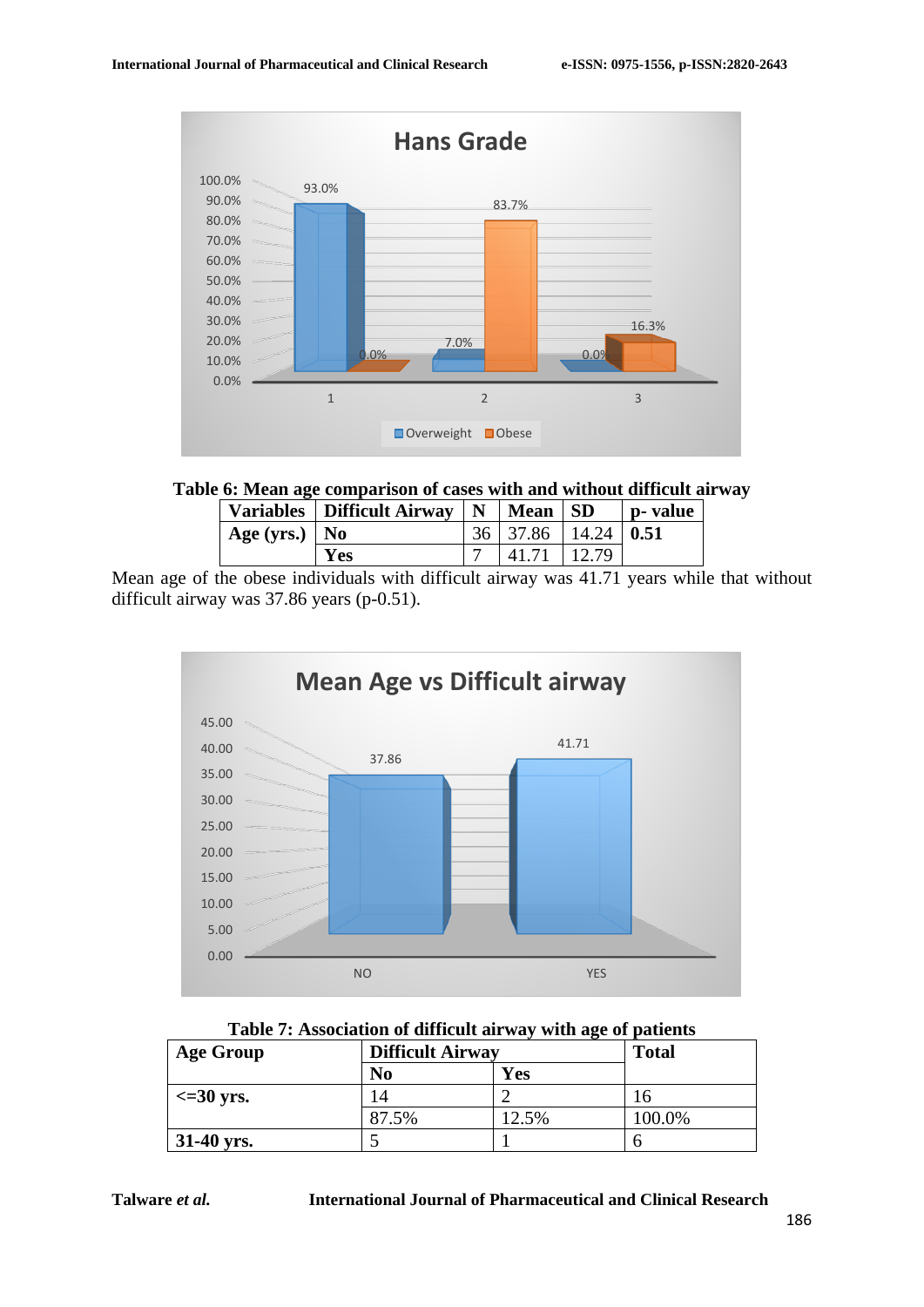|                         | 83.3% | 16.7% | 100.0% |
|-------------------------|-------|-------|--------|
| 41-50 yrs.              |       |       | 11     |
|                         | 81.8% | 18.2% | 100.0% |
| 51-60 yrs.              |       |       | 10     |
|                         | 80.0% | 20.0% | 100.0% |
| <b>Total</b>            | 36    |       | 43     |
|                         | 83.7% | 16.3% | 100.0% |
| <b>p</b> - value - 0.96 |       |       |        |

No association was observed between age and incidence of difficult airway among obese individuals (p-0.96).



### **Table 8: Association of difficult airway with gender of patients**

| <b>Gender</b>  | <b>Difficult Airway</b> |       | <b>Total</b> |  |
|----------------|-------------------------|-------|--------------|--|
|                | N <sub>0</sub>          | Yes   |              |  |
| <b>Female</b>  |                         |       | 20           |  |
|                | 85.0%                   | 15.0% | 100.0%       |  |
| <b>Male</b>    | 19                      |       | 23           |  |
|                | 82.6%                   | 17.4% | 100.0%       |  |
| <b>Total</b>   | 36                      |       | 43           |  |
|                | 83.7%                   | 16.3% | 100.0%       |  |
| p- value - 1.0 |                         |       |              |  |

No association was observed between any specific gender and incidence of difficult airway among obese individuals (p-0.86).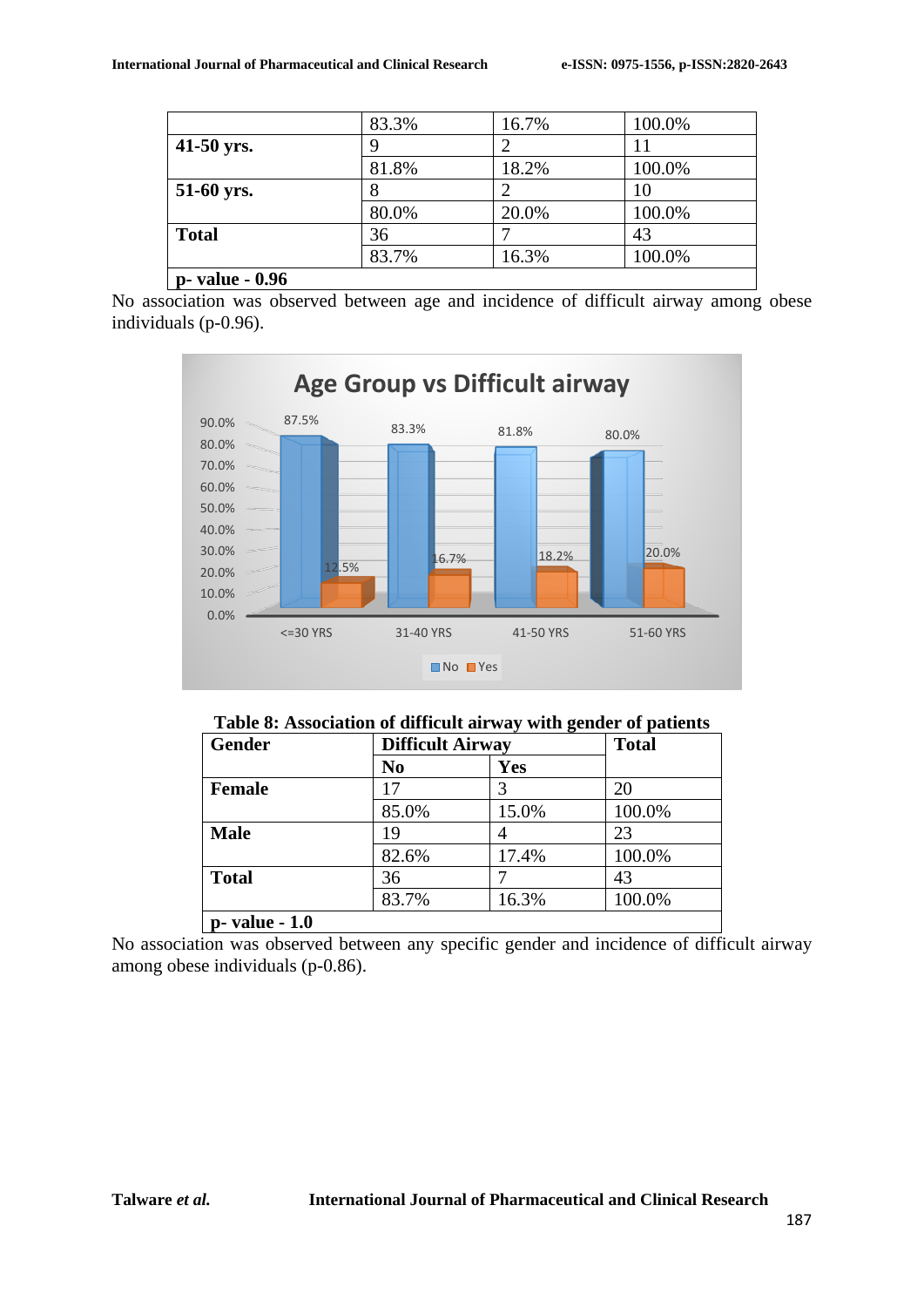

### **Table 9: Mean BMI comparison of cases with and without difficult airway**

|            | Variables   Difficult Airway   N   Mean   SD   p- value |                                      |  |
|------------|---------------------------------------------------------|--------------------------------------|--|
| <b>BMI</b> | N <sub>0</sub>                                          | $36 \mid 26.60 \mid 1.25 \mid <0.01$ |  |
|            | Yes                                                     | $29.12$   2.56                       |  |

Mean BMI was significantly higher among cases with incidence of difficult airway (29.12 vs 26.6 Kg/m<sup>2</sup>; p<0.01).



#### **Table 10: Mean neck circumference comparison of cases with and without difficult airway**

| <b>Variables</b>          | <b>Difficult Airway</b>     | N | <b>Mean</b> | <b>SD</b> | <b>p</b> - value |
|---------------------------|-----------------------------|---|-------------|-----------|------------------|
| <b>Neck Circumference</b> | $\overline{\phantom{a}}$ No |   |             |           | $0.01$           |
|                           | Yes                         |   |             |           |                  |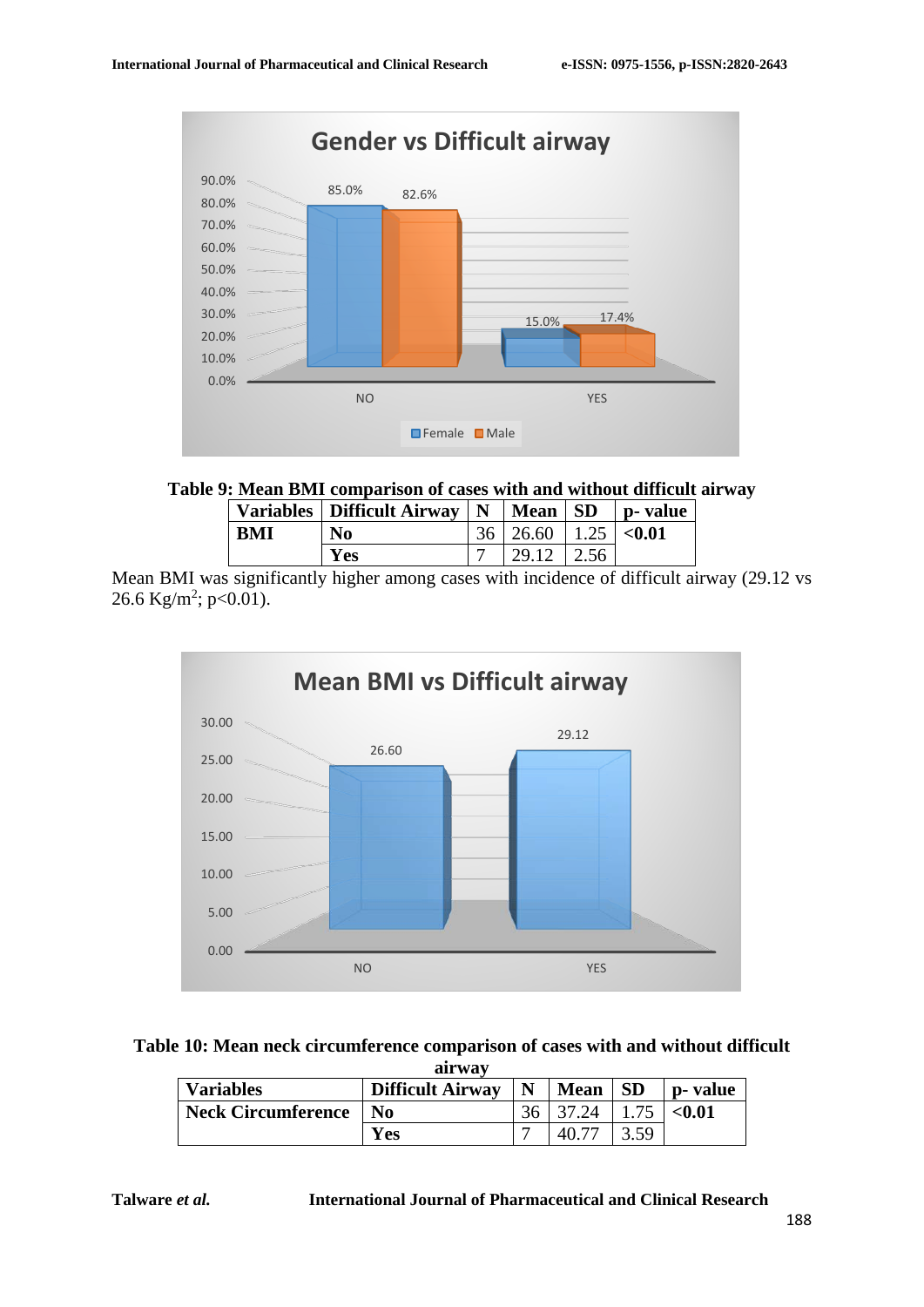Mean neck circumference was significantly higher among cases with incidence of difficult airway (40.77 vs 37.24 cm; p<0.01).



**Table 11: Association of difficult airway with ASA grade**

| <b>ASA Grade</b> |                | <b>Difficult Airway</b> |        |  |
|------------------|----------------|-------------------------|--------|--|
|                  | N <sub>0</sub> | Yes                     |        |  |
|                  | 23             | 3                       | 26     |  |
|                  | 88.5%          | 11.5%                   | 100.0% |  |
| $\mathbf{I}$     |                | $\overline{4}$          | 11     |  |
|                  | 63.6%          | 36.4%                   | 100.0% |  |
| III              | 6              | $\left( \right)$        | 6      |  |
|                  | 100.0%         | 0.0%                    | 100.0% |  |
| <b>Total</b>     | 36             |                         | 43     |  |
|                  | 83.7%          | 16.3%                   | 100.0% |  |
| p- value - 0.09  |                |                         |        |  |

No association was observed between ASA grade and incidence of difficult airway among obese individuals (p-0.09).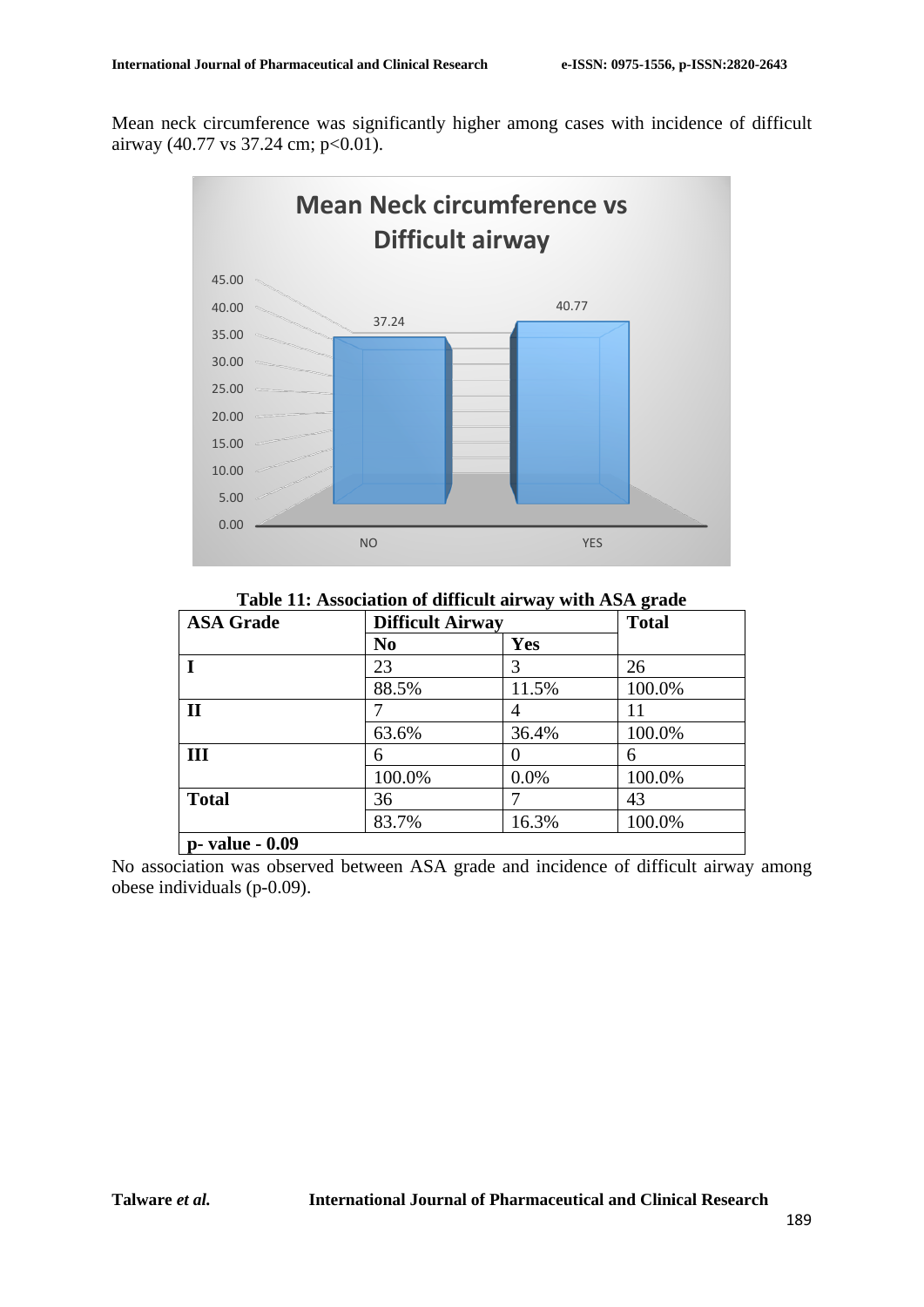

**Table 12: Association of difficult airway with mallampatti grade**

| <b>Mallampatti Grade</b> | <b>Difficult Airway</b> |            | <b>Total</b> |
|--------------------------|-------------------------|------------|--------------|
|                          | N <sub>0</sub>          | <b>Yes</b> |              |
| 1                        | 10                      | 0          | 10           |
|                          | 100.0%                  | 0.0%       | 100.0%       |
| $\overline{2}$           | 10                      | 0          | 10           |
|                          | 100.0%                  | 0.0%       | 100.0%       |
| 3                        | 11                      | 6          | 17           |
|                          | 64.7%                   | 35.3%      | 100.0%       |
| 4                        | 5                       |            | 6            |
|                          | 83.3%                   | 16.7%      | 100.0%       |
| <b>Total</b>             | 36                      |            | 43           |
|                          | 83.7%                   | 16.3%      | 100.0%       |
| p- value - 0.038         |                         |            |              |

Obstruction in airway as observed with mallampatti score of 3 and above was significantly associated with difficult airway in obese individuals. Difficult airway was seen in 30.43% cases with mallampatti score of 3 or more as compared to none in cases with score of less than  $3 (p<0.01)$ .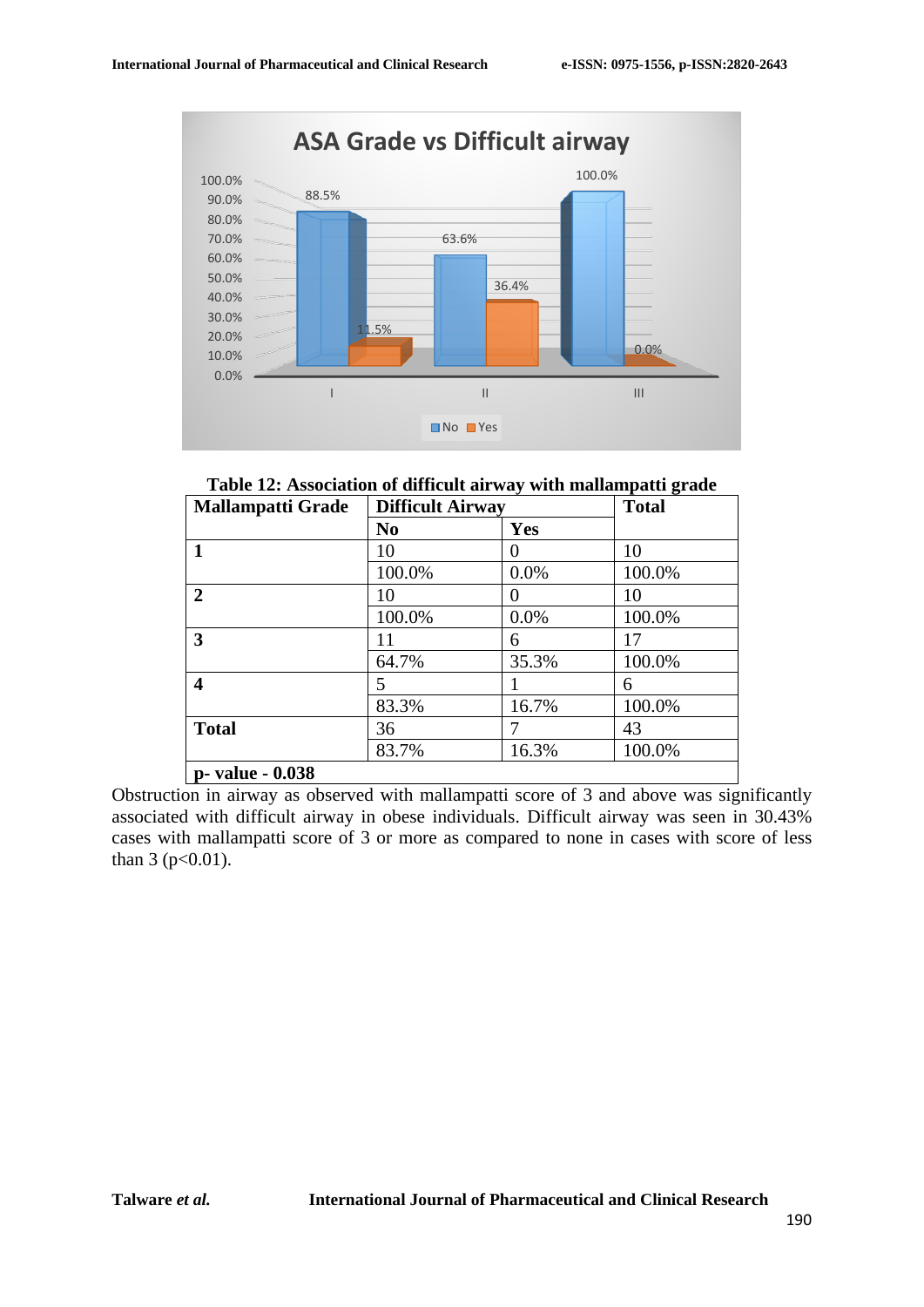

**Table 13: Association of difficult airway with presence of missing teeth**

| <b>Missing Teeth</b> | <b>Difficult Airway</b> |       | <b>Total</b> |  |
|----------------------|-------------------------|-------|--------------|--|
|                      | No                      | Yes   |              |  |
| N <sub>0</sub>       | 33                      |       | 40           |  |
|                      | 82.5%                   | 17.5% | 100.0%       |  |
| Yes                  |                         |       |              |  |
|                      | 100.0%                  | 0.0%  | 100.0%       |  |
| <b>Total</b>         | 36                      |       | 43           |  |
|                      | 83.7%                   | 16.3% | 100.0%       |  |
| p- value - 1.0       |                         |       |              |  |

No association was observed between presence of missing teeth and incidence of difficult airway among obese individuals (p- 1.0).

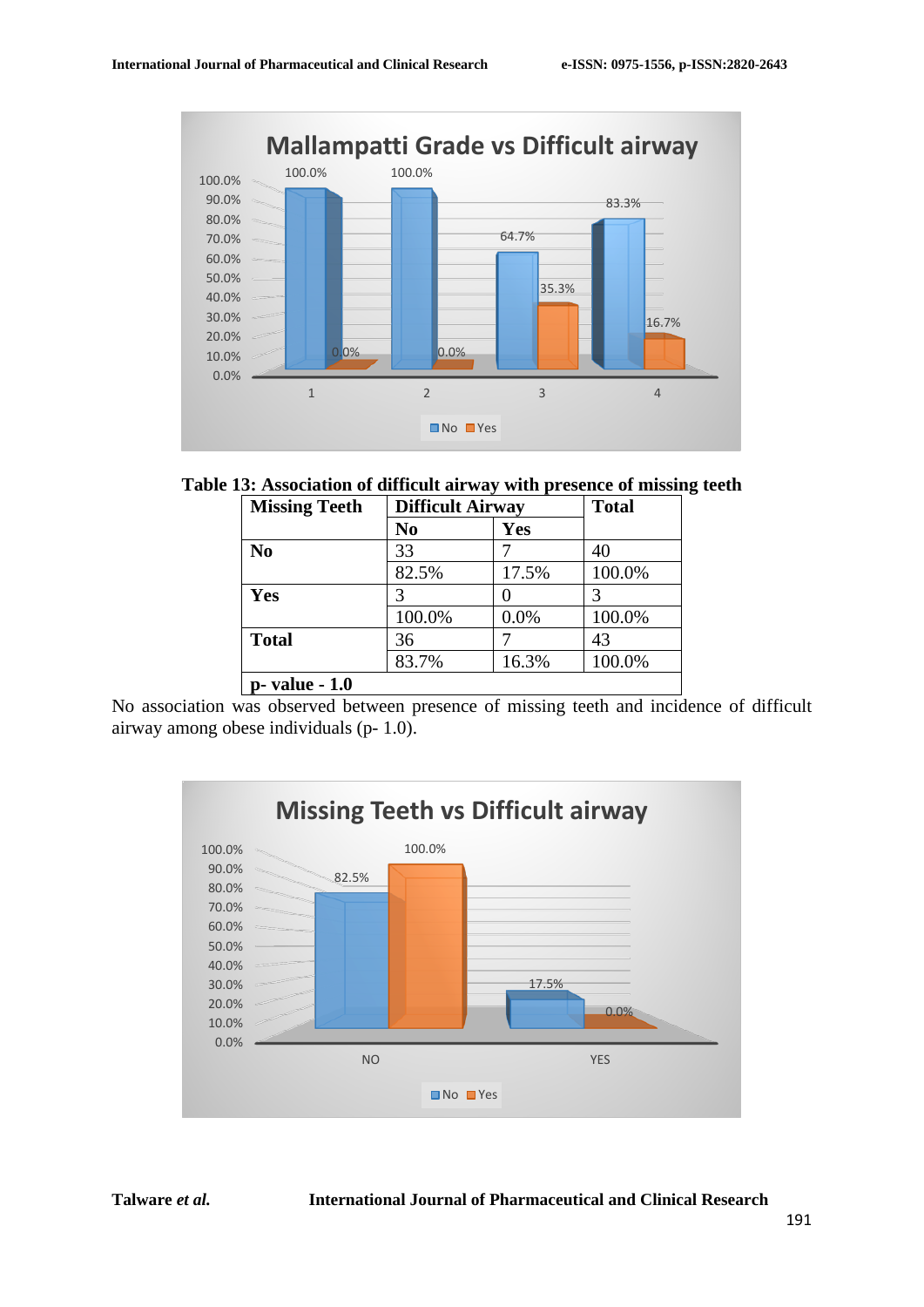| <b>TMD</b>      | <b>Difficult Airway</b> |       | <b>Total</b> |  |
|-----------------|-------------------------|-------|--------------|--|
|                 | N <sub>0</sub>          | Yes   |              |  |
| < 6.5           | 20                      | 5     | 25           |  |
|                 | 80.0%                   | 20.0% | 100.0%       |  |
| $>= 6.5$        | 16                      | 2     | 18           |  |
|                 | 88.9%                   | 11.1% | 100.0%       |  |
| <b>Total</b>    | 36                      |       | 43           |  |
|                 | 83.7%                   | 16.3% | 100.0%       |  |
| p- value - 0.67 |                         |       |              |  |

**Table 14: Association of difficult airway with thyro-mental distance**

No association was observed between thyro-mental distance and incidence of difficult airway among obese individuals (p-0.67).



**Table 15: Association of difficult airway with development of apnea**

| <b>Development of Difficult Airway</b> |                |        | <b>Total</b>                |
|----------------------------------------|----------------|--------|-----------------------------|
| <b>Apnea</b>                           | N <sub>0</sub> | Yes    |                             |
| Yes                                    |                | 2      | $\mathcal{D}_{\mathcal{A}}$ |
|                                        | 0.0%           | 28.6%  | 4.7%                        |
| N <sub>0</sub>                         | 36             | 5      | 41                          |
|                                        | 100.0%         | 71.4%  | 95.3%                       |
| <b>Total</b>                           | 36             |        | 43                          |
|                                        | 100.0%         | 100.0% | 100.0%                      |
| p- value - 0.023                       |                |        |                             |

Apnea was developed in 2 out of 7 cases (28.6%) with difficult airway as compared to none in cases without difficult airway (p-0.023).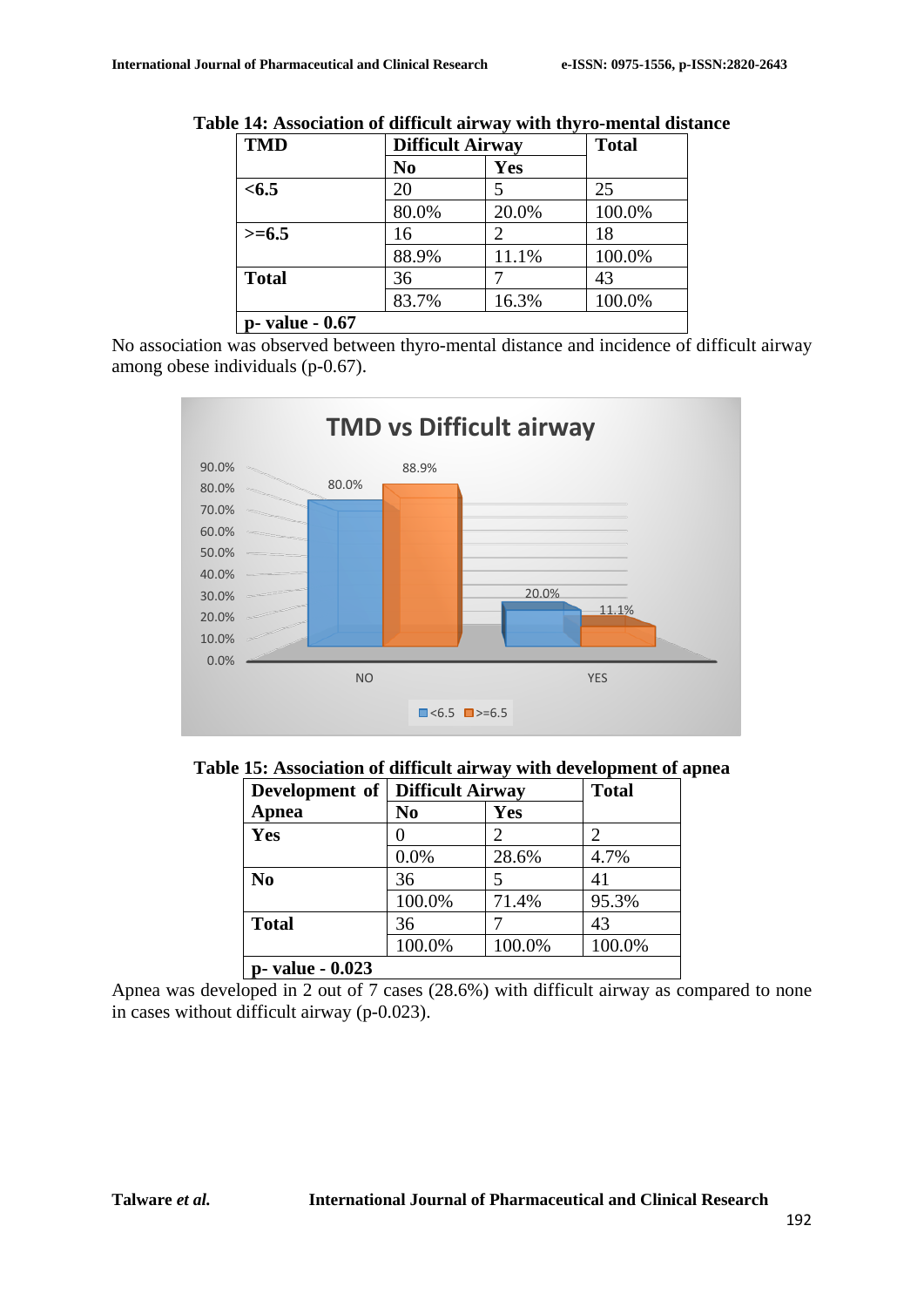

### **Discussion:**

Difficult mask ventilation (DMV) is defined as a situation where it is not possible for the unassisted anesthesiologist to maintain the oxygen saturation  $> 90\%$ using 100% oxygen and positive pressure ventilation, or to prevent or reverse signs of inadequate ventilation, because of one or more of the following problems: inadequate mask seal, excessive gas lead or excessive resistance to the ingress or egress of gas. In the face of DMV, critical hypoxemia may rapidly ensue and emphasizes the need for proper identification of risk factors during the preoperative assessment [5].

Difficult airway management of the obese patient is one of the most important challenges of anesthesiologists. Obesity has also some significant changes in lung mechanics, lung volumes spirometry, respiratory muscles, breathing, and ventilation/perfusion, diffusing capacity and gas exchange. All the aforementioned changes can make airway management of obese patient too much difficult.

### **Predictors of Difficult mask ventilation**

Mean BMI and neck circumference (NC) was significantly higher among cases with incidence of difficult airway (29.12 vs

26.6 Kg/m<sup>2</sup>; p<0.01 and 40.77 vs 37.24 cm;  $p<0.01$ ). We also observed that obstruction in airway i.e. mallampatti score of 3 and above was significantly associated with difficult airway in obese individuals. Difficult airway was seen in 30.43% cases with mallampatti score of 3 or more as compared to none in cases with score of less than  $3 \text{ (p} < 0.01)$ . No association was observed with age, gender, ASA grade, deficiency of teeth and thyromental distance.

Cattano D et al. [4] in their study observed three idependent predictive factors for DMV in obese patients were identified: age 49 years, short neck, and neck circumference >43 cm. Brodsky et al. showed that Mallampati score of 3 and increasing neck circumference at the thyroid cartilage was related with difficult airway. With a neck circumference of 40 cm and 60 cm, the probability of a difficult airway was about 5% and 35%, respectively [88]. In the prospective study, Langeron et al. [20] recognized preoperative predictors of difficult mask ventilation as: age >55 years, BMI >26 kg/m2 and deficiency of teeth. If at least two of these features were found, the likelihood of difficult mask ventilation increased notably. Kheterpal et al. [22] stated that age more than 57 years, BMI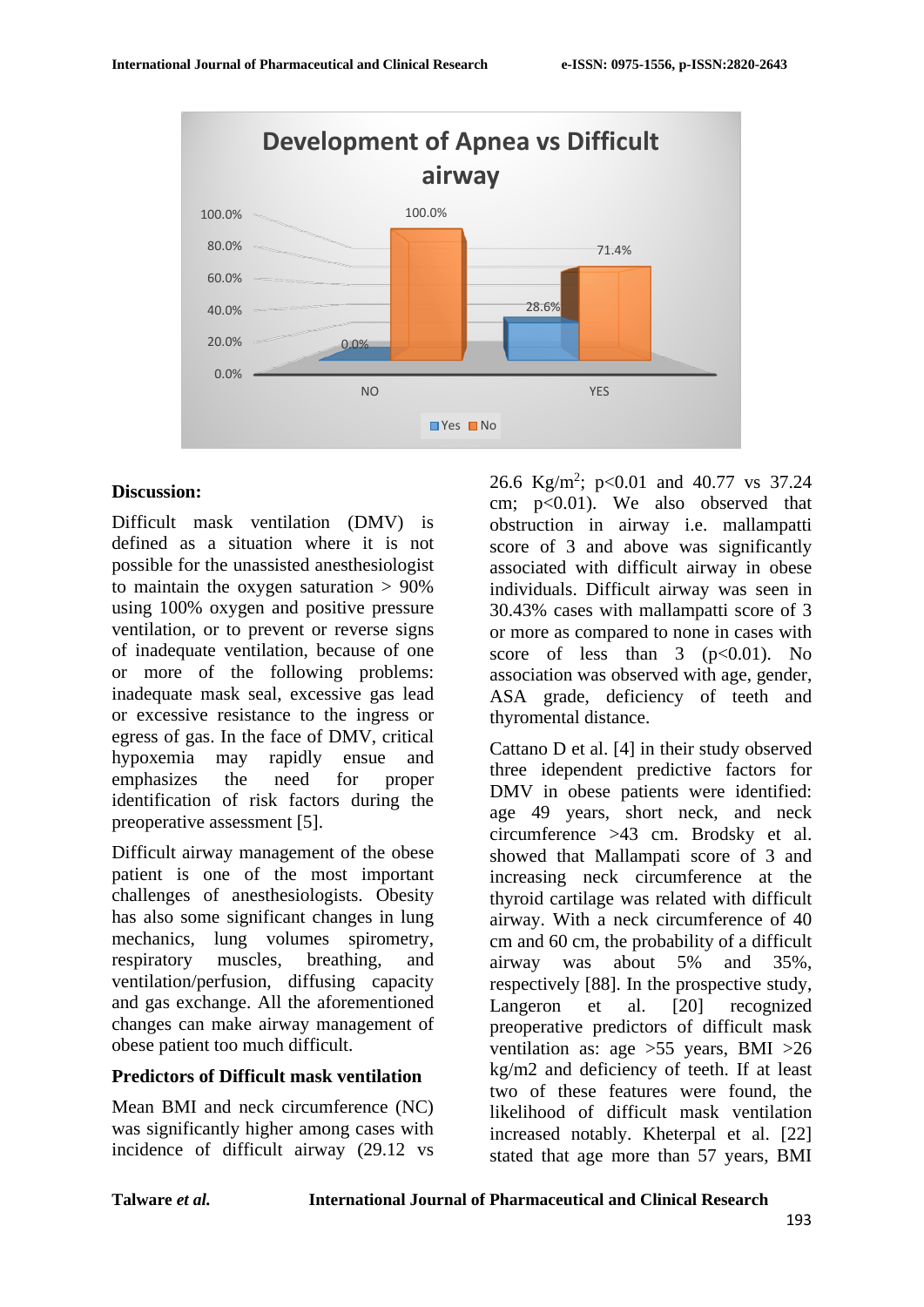more than 30  $\text{kg/m}^2$ , Mallampati class III or IV, and limited jaw protrusion are independently related with difficult mask ventilation. The multivariate analysis by Leoni A et al. [15] observed NC (OR 1.17; P<0.0001) and Mallampati test (OR 2.12; P=0.009) as risk predictors for DMV. Moon TS et al. [26] in their study also observed that morbidly obese patients were more likely to have difficult mask ventilation (OR = 3.785, 95% CI: 3.2- 4.5;  $p < 0.01$ ). Other factors associated with difficult mask ventilation included patient age > 46 years, male sex, Mallampati 3–4, and a history of obstructive sleep apnea.

# **Complications:**

In present study, we observed that apnea developed in 2 out of 7 cases (28.6%) with difficult airway. In the study by De Jong A et al. [25], life threatening complications were observed in 41% obese cases with difficult mask airway.

### **Conclusion:**

Difficult mask ventilation is a significant problem among obese individuals, seen in every one out of six individuals during induction of general anaesthesia. Difficult mask ventilation among the overweight population was significantly less as compared to obese.

Difficult mask ventilation was significantly associated with increasing obesity as seen with its positive correlation with BMI and neck circumference. Obstruction in airway as observed with mallampatti score of 3 and above also significantly correlates with difficult airway in this case.

All these factors should be kept in mind during induction of general anaesthesia in obese individuals as difficult airway may cause failure in establishing ventilation, as seen in one third of our cases, which leads to serious consequences like apnea which may subsequently leads to brain damage. Further studies with larger sample size to

be conducted to substantiate our findings further.

# **Reference:**

- 1. Han R, Tremper KK, Kheterpal S, et al. Grading scale for mask ventilation. Anesthesiology. 2004;101(1):267.
- 2. Kheterpal S, Martin L, Shanks AM, Tremper KK. Prediction and outcomes of impossible mask ventilation: a review of 50,000 anesthetics. The Journal of the American Society of Anesthesiologists. 2009 Apr 1;110(4):891-7.
- 3. Benumof JL: Management of the difficult adult airway. With special emphasis on awake tracheal intubation. Anesthesiology. 1991;75(6):1087–110.
- 4. Cattano D, Killoran PV, Cai C, et al. Difficult mask ventilation in general surgical population: observation of risk factors and predictors. F1000 Research. 2014;3:204
- 5. Practice guidelines for management of the difficult airway. A report by the American Society of Anesthesiologists Task Force on Management of the Difficult Airway. Anesthesiology. 1993;78(3):597–602.
- 6. Adnet F: Difficult mask ventilation: an underestimated aspect of the problem of the difficult airway? Anesthesiology. 2000;92(5):1217–8.
- 7. Parameswaran K, Todd DC. Soth M. Altered respiratory physiology in obesity. Can Respir J 2006;13:203-10.
- 8. World Health Organization Unhealhty Diets and Physical İnactivity Fact Sheet June 2019. http://www.Who.int/nmh/ publications/fact\_sheet\_diet\_en.pdf.
- 9. Pedoto A. Lung physiology and obesity: Anesthetic Implication for Thoracic Procedures Anesthesiol Res Pract 2012;2012:154208.
- 10. Cook TM, Woodall N, Frerk C. Fourth National Audit Project. Major complications of airway management in the UK: results of the Fourth